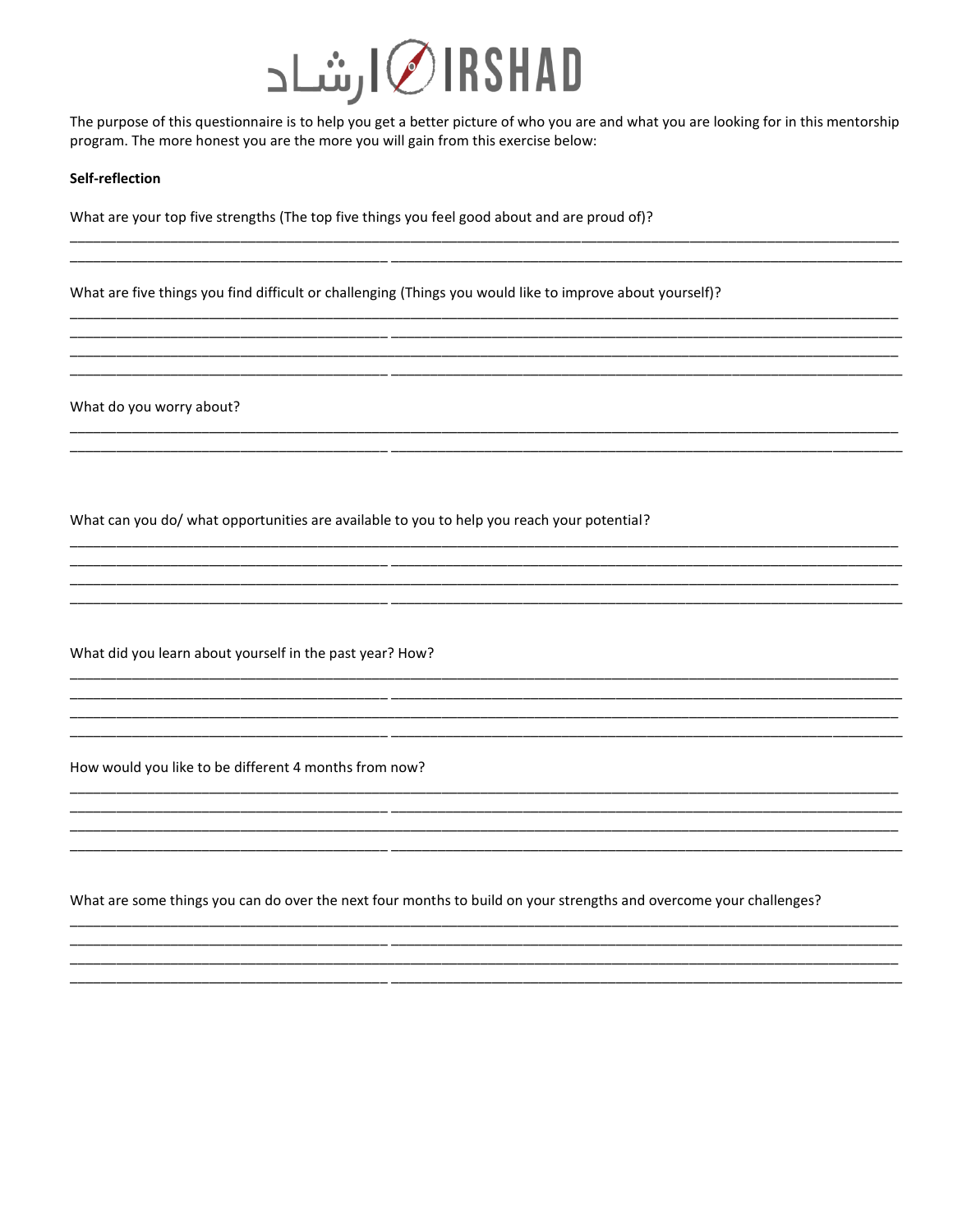

## **Personal Mission Statement**

We recommend that you create a vision/ personal mission statement to help you set goals. Take a moment to consider your future and where you would like to be. Think about where you can *realistically* expect to be in three to five years from now. Further, take time to consider what you must do to meet those expectations.

Here are some questions that may help to get you started to think about your mission statement: What are my strengths? What are my major needs? What are my short-term career objectives? What are my long-term career goals? What do I bring to the table? What are the most important things I should be accomplishing in my life? Do I feel successful at my job at this time? If not, what is preventing me from succeeding? What do I like best about where I am now? If I could add variety, autonomy, and importance to my job, how would I use them? What have been the most significant learning experiences in my career? Would I benefit from any particular type of training? How do I learn best? What do I think most hinders my success? What scares me? What makes me want to learn more? Which talents do I lack? What is the toughest stretch for me? What is my most satisfying success? What is my most disappointing failure? If I had a Mentor, what are the most important things that person could help me with?

Note: *A personal mission statement explains who you are and who you want to be, and what you represent. You can use it to guide you when making choices and decisions, large and small, by asking yourself if that choice or decision helps you become who you want to be. A personal mission statement also helps you explain who you are to others.* 

Make sure to use the questions above to help guide you to answer three important questions in your personal mission statement. 1. What is my life about: what is my life's purpose? 2. What do I stand for: what are my values? 3. What accomplishments am I working toward that will help me fulfill my life's purpose in a manner consistent with my values?